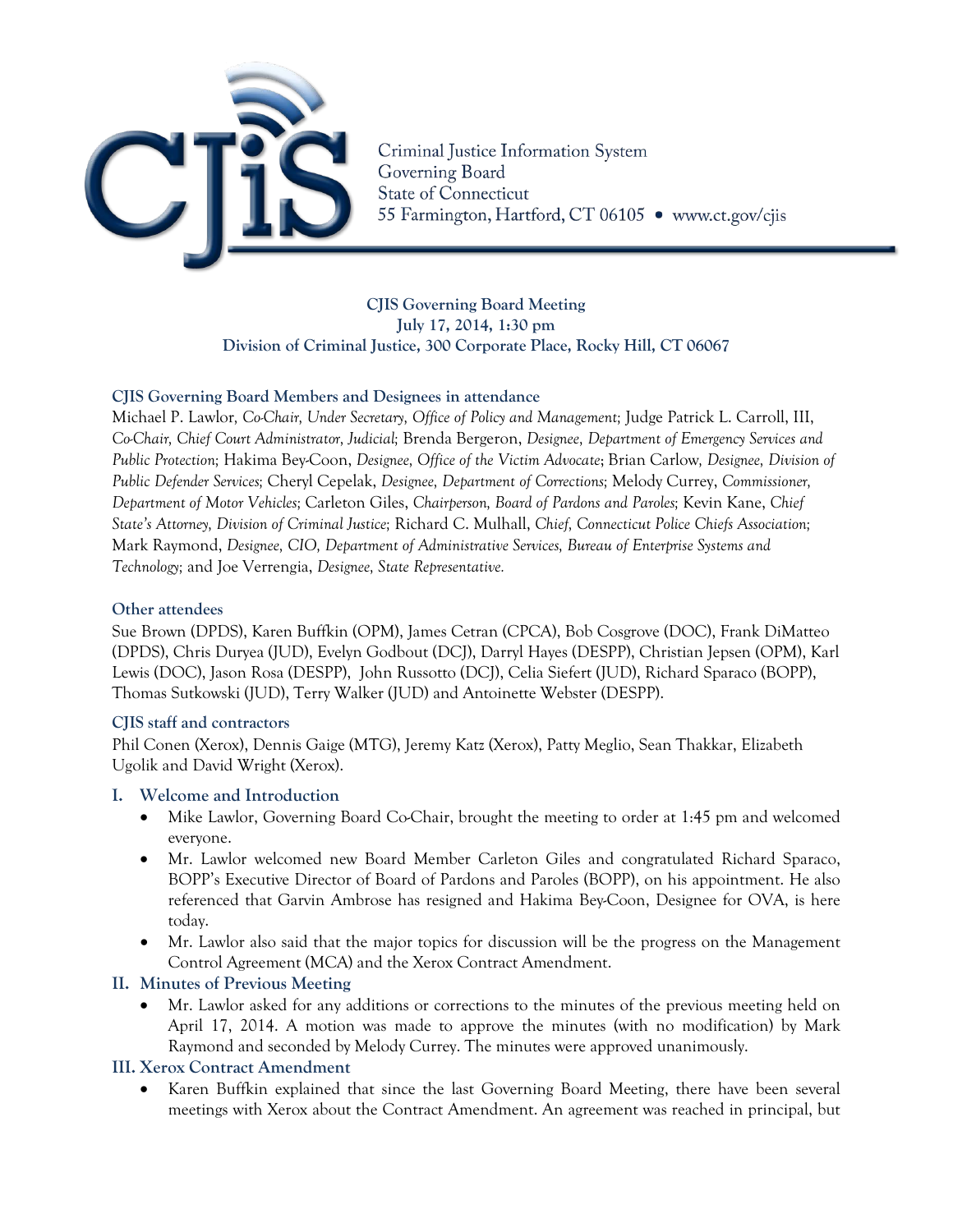some massaging of language was needed on what she considers the most critical part of the amendment, which is the clarification around the requirements for what the system is going to do. They have reached agreement on thirty items off of the original requirements list that needed further clarification. The new Release Plan that was agreed upon was extended to twenty-nine months and two weeks. This information was shared with stakeholders at a meeting yesterday and the stakeholders signed off on it. This would add five months to the original plan presented at the last Governing Board Meeting, and add \$400,000 to the \$2.1 million cost of the contract.

- She said that the agreement also includes \$50,000 in change overs that are on the table with several parties and would require a separate amendment. There is a change order in place in the contract and it was felt that it would be appropriate to just roll those in with the contract amendment. This involved the addition of requirements gathering and reworking some of the system design.
- In addition, there is a change order for the Offender Based Tracking System (OBTS). Xerox has agreed to separately (apart from the Contract Amendment) negotiate with CJIS on these matters. The Contract Amendment is on track for starting on July 28, 2014. She asked approval from the Board to go forward with negotiations with Xerox on requirements gathering.
- Sean Thakkar explained that the change order allows us to move OBTS into a new CISS environment at a cost of \$130,000. One benefit would be to retain the 147 million records stored in OBTS. Another benefit would be to have a source for historical data that is currently available to the criminal justice community. Once CISS takes over, OBTS will cease to exist. In the beginning, there will not be much in CISS to look at.
- Chief Mulhall said that local law enforcement has backed away from using OBTS because it was found that the information was dirty. Local law enforcement instead reaches out directly to agencies for information. Though CJIS tried to clean up the data a year ago, it was never completed and now there is a lack of confidence in the system. If OBTS is brought over, it would bring a negative aspect to the CISS project from the start. He doesn't see the users using it. He wants information that is reliable.
- Judge Carroll asked if the information would only be obtainable through OBTS. Terry Walker explained that CISS would start fresh, but would also gather history from the sources available through search. She felt that it was not necessary to access OBTS.
- Chief Mulhall said that with CISS, a fresh pure database will be built with clean data.
- Brenda Bergeron asked if the OBTS would be segregated from other data. Mr. Thakkar replied that it would be handled as another data source.
- Chief Mulhall asked who is currently using OBTS. Mr. Thakkar said that the Department of Motor Vehicles and Department of Correction. Ms. Currey said that they (DMV) don't use it.
- Mr. Lawlor said that at one time Mr. Thakkar created a list of agencies that are using OBTS. Mr. Thakkar was looking at a number of queries of OBTS.
- Kevin Kane wanted to know if there are any other costs besides the \$130,000; Mr. Thakkar said that there are not to his knowledge. Ms. Walker said that OBTS will always be involved in testing for future releases.
- Cheryl Cepelak wanted to know what would prevent CISS from sending bad data. Mr. Lawlor explained that CISS is not a system of record, but rather points the user in the direction of the records. Ms. Walker pointed out that it was a CISS search of the OBTS database that helped find information about the Razor, a person wanted for murder in Meriden. Ms. Walker went on to say that you will still occasionally get a variety of birth dates, but that you need to validate the information. Chief Mulhall said that when communicating through CISS, you should be able to get fairly clean records and make their own records as clean as possible.
- Ms. Bey-Coon asked which six agencies input information into OBTS. Judge Carroll said they are Judicial, Department of Correction (DOC), Board of Pardons and Paroles (BOPP), State Police,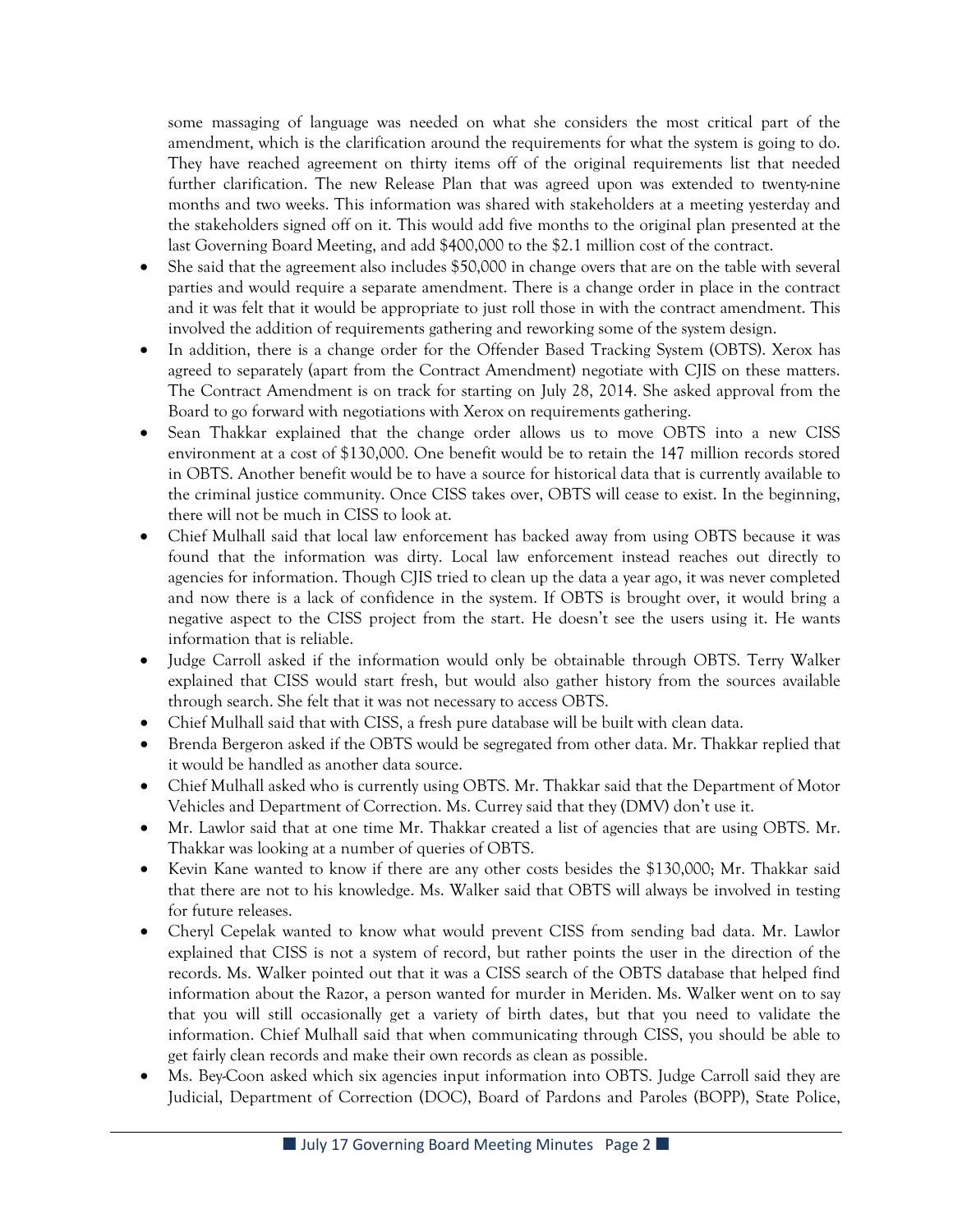Local Police, and Department of Motor Vehicles (DMV). For data sources, it's Criminal Motor Vehicle System (CRMVS), Paperless Re-Arrest Warrant Network (PRAWN), Centralized Infraction Bureau (CIB), Protection Order Registry (POR), and two more beyond that.

- Darryl Hayes added that the minute you stop feeding updated data to OBTS, all people with nolles will not be erased in the database after thirteen months. There is a danger now if OBTS is still there that they may still get data, but it won't be erased if they stopped feeding the database.
- Mr. Raymond asked how long will OBTS last and get the data feeds like it is getting today until CISS can get up to speed. Ms. Walker said that it doesn't affect the moving of OBTS to CISS. It will still get the data as it does now.
- Mr. Lawlor said that we are spending \$500,000 annually for maintenance of OBTS. If we don't spend the \$130,000 to move OBTS to the new CISS environment, we will turn off OBTS in 2.5 years. Chief Mulhall questioned the spending of \$500,000 a year when no one is using it. Chief Mulhall said that we shouldn't turn it off, but let Xerox use it as a test database.
- Ms. Cepelak suggested that we find out who exactly is using OBTS and decide whether is it worth the \$500,000 before the Board votes on spending the money to move it to the new environment.
- Mr. Thakkar said that the discussion should center on spending the \$130,000 now. Mr. Kane felt that we need to find out who is using it. If no one is using it or if they can get the same information elsewhere, he said that it should be shut off right now.
- Ms. Buffkin said that it made sense to wrap it into the agreement with Xerox, but after conferring with Xerox, it can be addressed later as a separate amendment and it would not delay the overall release plan. Ms. Buffkin and Mr. Raymond are to work out the details. Mr. Thakkar agreed to provide a list of costs and benefits, a list of users, and research whether OBTS is required in the statutes.
- Ms. Bey-Coon wanted to know from Xerox if there is a benefit to keep OBTS for testing purposes. Ms. Buffkin said that it is being used in the production environment and that it is accessible for that purpose. Mr. David Wright said that there is no additional benefit.
- Ms. Walker asked to have the count of users not by the Web pages, but rather by queries. Mr. Thakkar said that the data count was by the number of queries. This is not a Web application, even though it is accessed by the Internet.
- It was noted by Judge Carroll that a number of stakeholders were involved in the extension of the Release Plan. He said that Xerox and Ms. Buffkin did a great job in putting this plan together. Ms. Buffkin also commended Mr. Thakkar and Mr. Raymond for their work. Judge Carroll also said that Mr. Thakkar, Ms. Walker, and John Russotto were doing a great job with bringing the Governance Committee up to date on changes to the plan.
- Judge Carroll asked if there was any more discussion on the contract changes, of which there was none. He requested a vote be taken on the contract modification to allow Ms. Buffkin and Mr. Raymond to move forward. Judge Carroll made a motion to approve the contract changes and Chief Mulhall seconded the motion. A vote was taken. The contract changes were approved unanimously.

# **IV. PowerPoint Presentation**

- Mr. Thakkar reviewed the details of the agenda.
- Mr. Hayes gave a short review of the Security Policy, saying that they are currently working on the last chapter, Chapter 5, which is a long and difficult chapter. He said that he will present a draft of the Security Policy to the Governance Committee on August 22, 2014. This security policy is the CT Security Policy, for those agencies that use non-FBI data. Mr. Thakkar explained the difference between the two types of security policies and concluded that the final draft version will be presented to the Governing Board for their approval.
- Mr. Russotto gave an update on the Management Control Agreement (MCA) which was included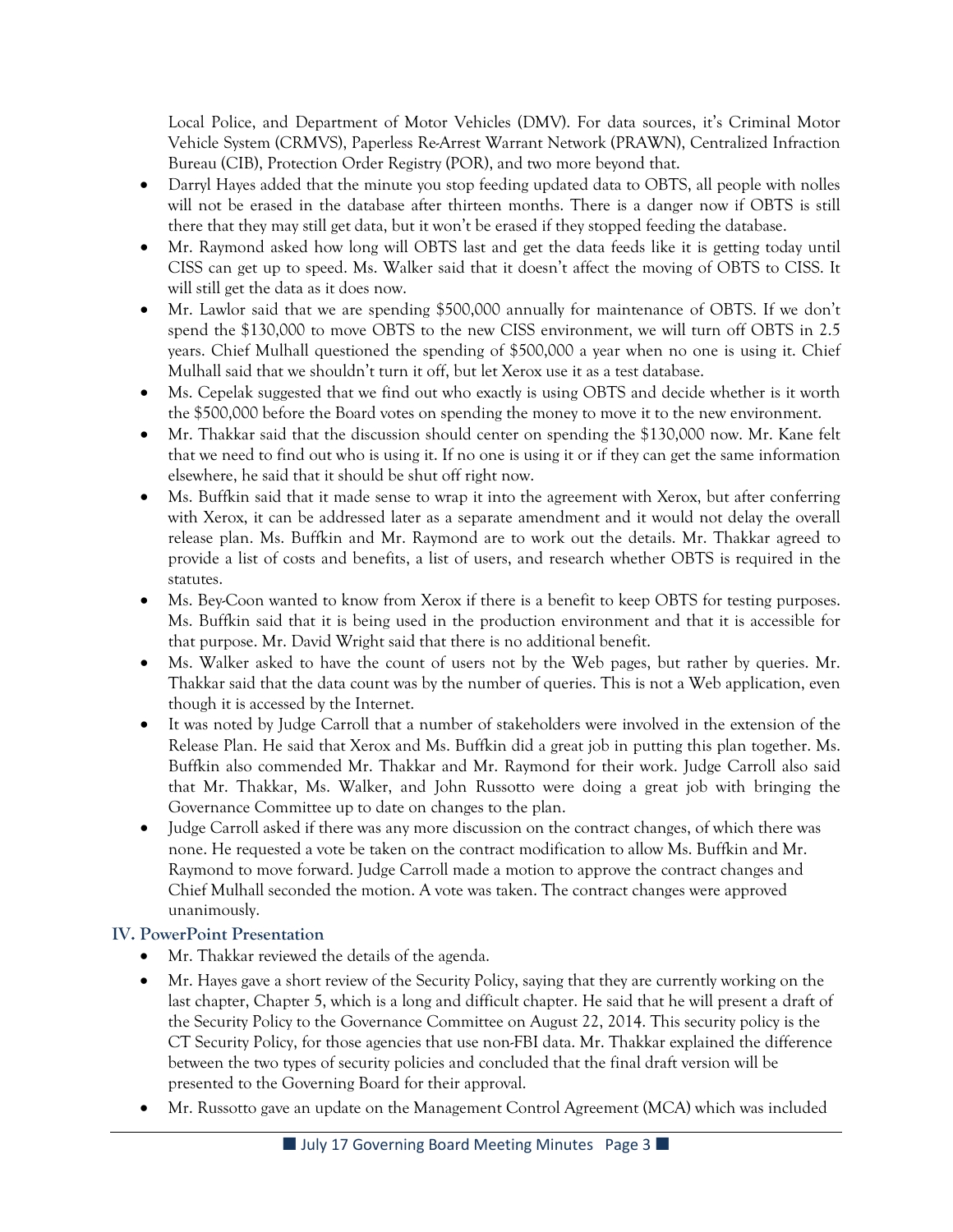in the Governing Board packet, including its relationship to the FBI Security Policy. He explained that the CSO is in charge of making sure that FBI data is secure. He also explained that the MCA gives authority to the CSO (Mr. Hayes), but the FBI leaves some terms generalized. It would not give the CSO any more authority than it already has today with COLLECT. He explained that some of the agencies here today are not used to that since they don't use COLLECT on a regular basis. However, it is a necessary agreement that they need to have in place.

- Ms. Currey asked Mr. Russotto how confident he is in the agreement presented today. Mr. Russotto said that he believes that the FBI will work with them if there is a problem with the changes made to the MCA document. They will need to send a project description and topography report with the MCA. Mr. Hayes added that there will be some negotiations with the FBI on those documents.
- Ms. Currey asked if they are approving the MCA pending on FBI approval and Mr. Russotto said yes, but that if there are more changes later, we will vote on those changes at that time.
- Mr. Hayes said that the FBI is looking more closely at is the topology and the project description and not concentrating on the MCA. He does not think that they will have a problem with the MCA.
- Judge Carroll mentioned that he still has some concerns on the MCA language and that he still doesn't have a clear idea of what FBI data is. However, he said that the focus has shifted to a hardware focus, rather than a function focus.
- Mr. Verrengia asked if the vote now would mean that the MCA is accepted. Mr. Thakkar agreed.
- Ms. Bergeron asked if the working groups are in place for those documents and Mr. Russotto said yes and described the tasks of the working groups. Mr. Russotto noted that he pointed out to the FBI the lack of understanding on the term, "Management Approval."
- Mr. Raymond mentioned that the approval of the MCA to move forward is an accomplishment compared to past issues.
- After discussion ended, Mr. Raymond made a motion to vote on accepting the current MCA. Mr. Verrengia seconded the motion. A vote was taken and the MCA was approved.
- Mr. Thakkar said that he is working with Antoinette Webster and COGENT/3M to get technical specifications for a state ID number. He said that he would provide more information later on that.
- Mr. Thakkar mentioned the process of hiring a new durational project manager and he mentioned that the cutoff for submissions was today.
- Mr. Thakkar presented the CJIS hiring status of the nineteen positions. They are ranked in order of importance and need. Mr. Lawlor mentioned that most of the nineteen positions are held by contractors.
- Mr. Thakkar went over the Action Items briefly and then he reviewed the status of each recommendation as described in the Office of the Attorney General's Report. Mr. Thakkar described the vote that needs to be taken. He asked for the approval of the mitigations of the AG report.
- Ms. Cepelak emphasized having a cost benefit analysis and plain language is important information to provide to the Board.
- Mr. Kane brought up the question of what the Governing Board should be making decisions about and in what case should they be voting on issues. He said that there must be a better process for making the important decisions. Mr. Lawlor said that is the role of the Governance Committee to bring decisions to the Board and that they will flag the important issues. Mr. Kane said that it may be incumbent on the Governance Committee to ask for cost/benefit analysis. Ms. Bergeron said that most governing boards have bylaws to guide them, but this one does not. Ms. Cepelak said that